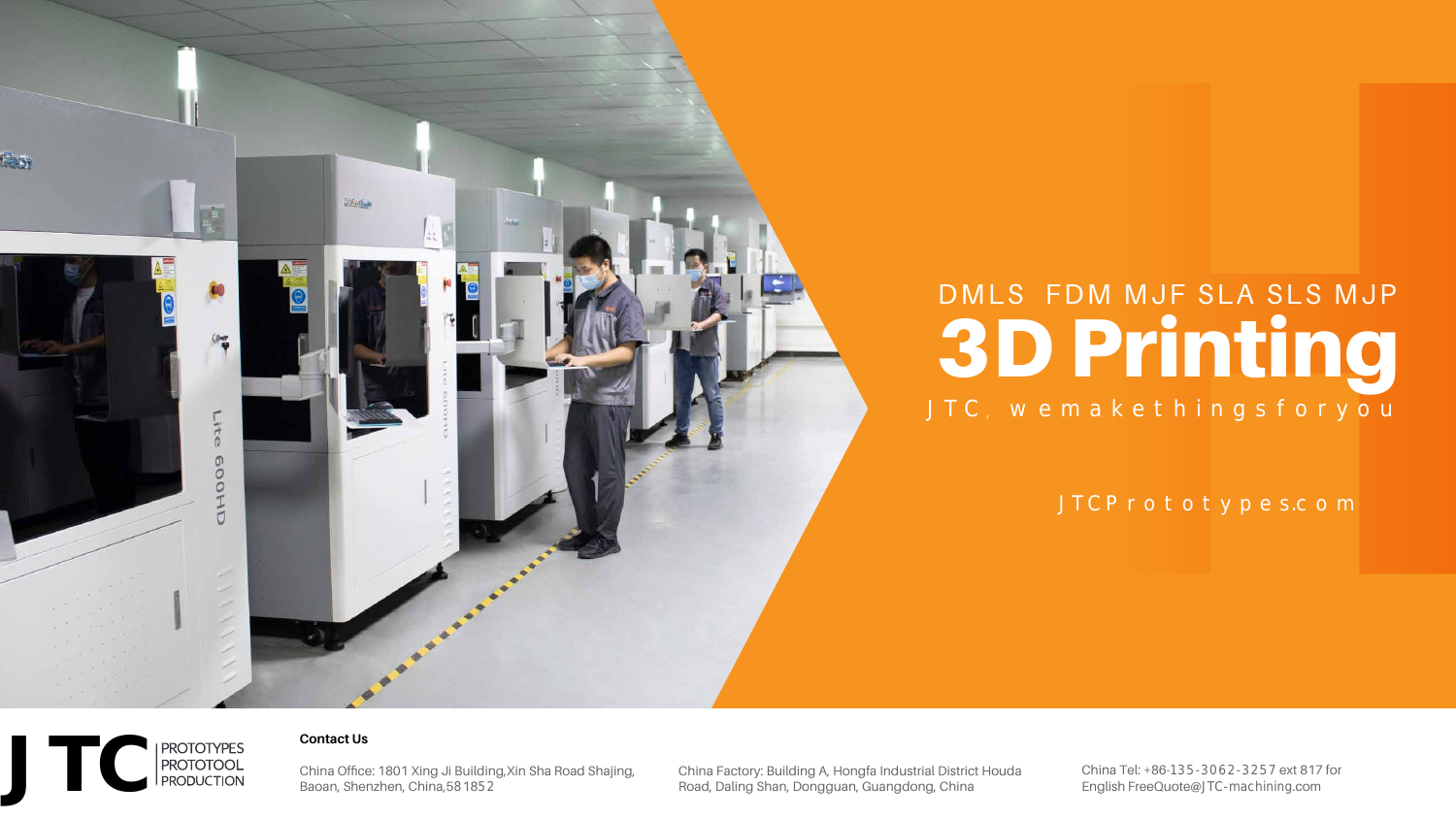# **Surface Finish**

#### **Maximum Size**

Smooth. Paint. Dye. Chrome. Plate



M info@jtc-machining.com  $\begin{array}{c} \bullet \quad +86\ 135 - 3062 - 3257 \end{array}$  FLEXIBLE RAPID MANUFACTURING SOLUTIONS TO HELP YOU REALISE YOUR DESIGN

880\*880\*400mm

# 3D PRINTING SERVICES - SLA



| <b>Material</b>       | <b>Material Reference</b> | <b>Colors</b>      |
|-----------------------|---------------------------|--------------------|
| Generic Resin         | <b>CV-UV 9400</b>         | White              |
| <b>Rigid Resin</b>    | <b>SOMOS 8000</b>         | White(Transparent) |
| <b>High toughness</b> | Godart <sup>®</sup> 8228  | <b>Light Green</b> |
| <b>Transparent</b>    | Crysta-8QEF1              | <b>Transparent</b> |
| <b>High Temp</b>      | <b>YG H-3001</b>          | Grey               |



# **SLA Materials**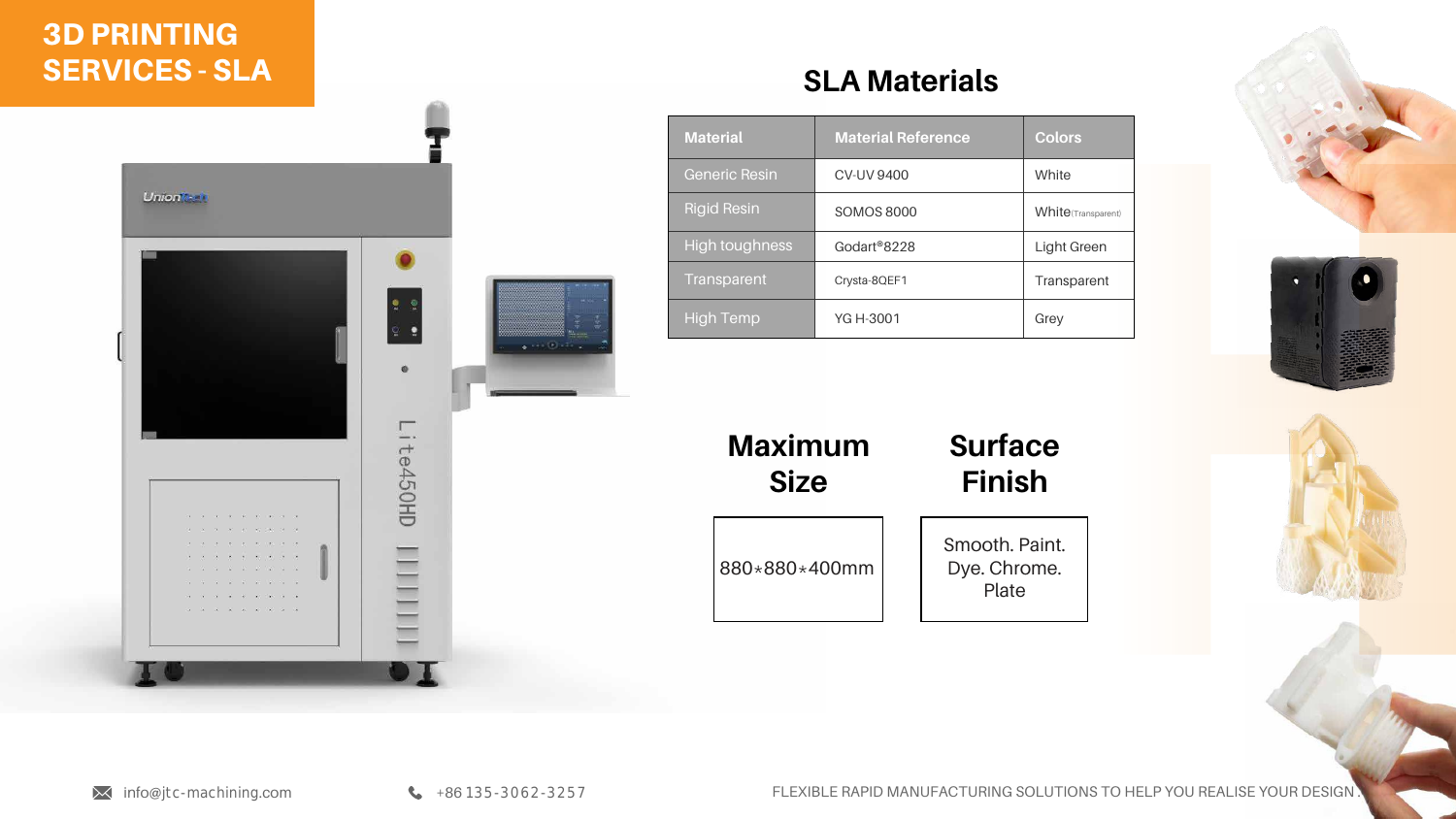





# **SLS Materials**

| <b>Material</b> | <b>Material Reference</b> | <b>Colors</b> |
|-----------------|---------------------------|---------------|
| <b>PA</b>       | <b>FS3300PA</b>           | White         |
| $PA + GF$       | <b>FS3400GF</b>           | Grey          |

# 3D PRINTING SERVICES - SLS





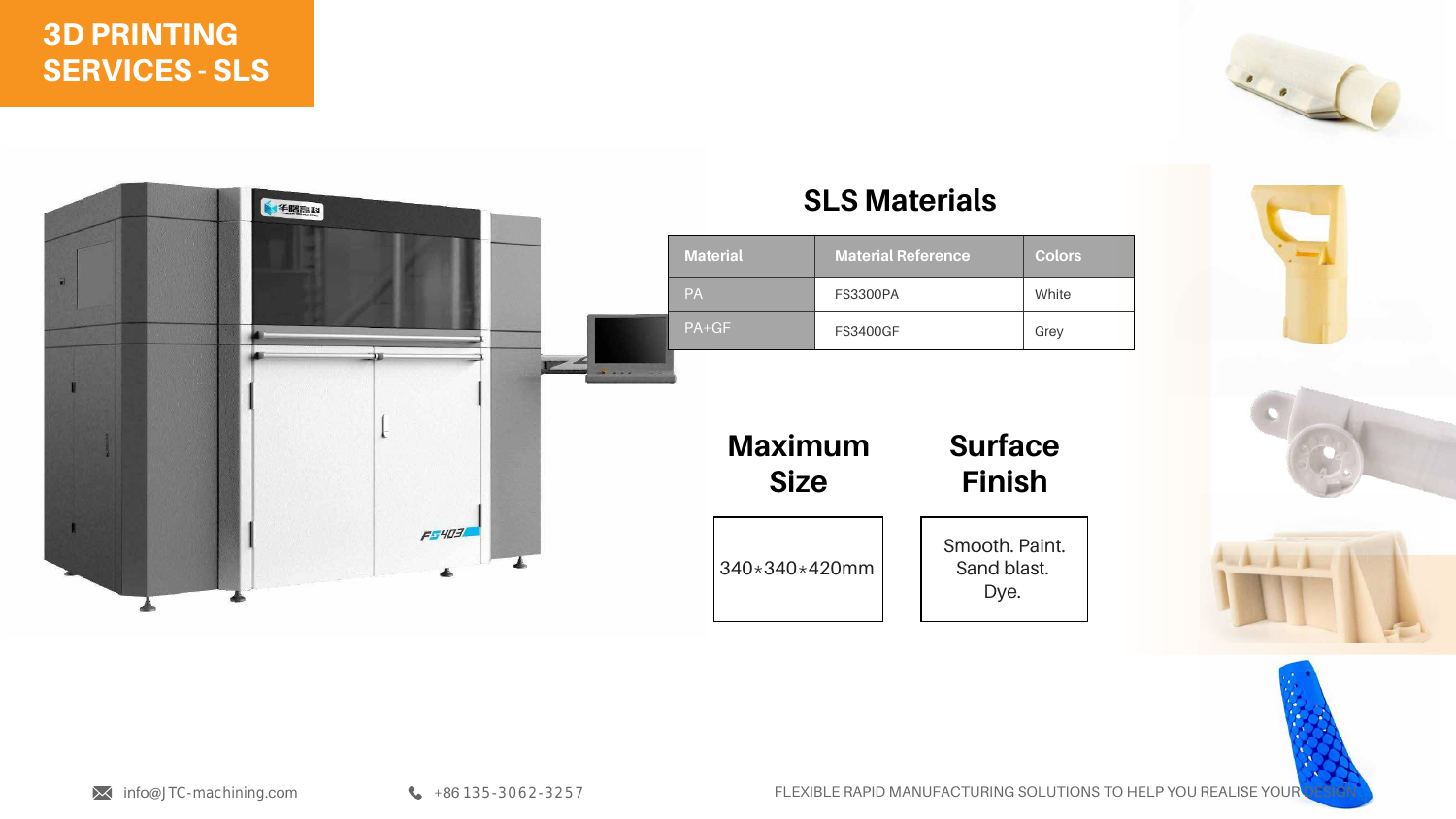# 3D PRINTING SERVICES - DMLS







**Surface**

M info@JTC-machining.com  $\bullet$  +86 135-3062-3257 FLEXIBLE RAPID MANUFACTURING SOLUTIONS TO HELP YOU REALISE YOUR DESIGN.





**Maximum**



LOOD



| <b>Material</b> | <b>Material Reference</b>       | <b>Colors</b>  |
|-----------------|---------------------------------|----------------|
| <b>Metal</b>    | Stainless steel 316L            |                |
|                 | <b>Titanium alloy</b>           |                |
|                 | Aluminum alloy                  | Metallic color |
|                 | Die steel                       |                |
|                 | Nickel base superalloy (GH4169) |                |

# **DMLS Materials**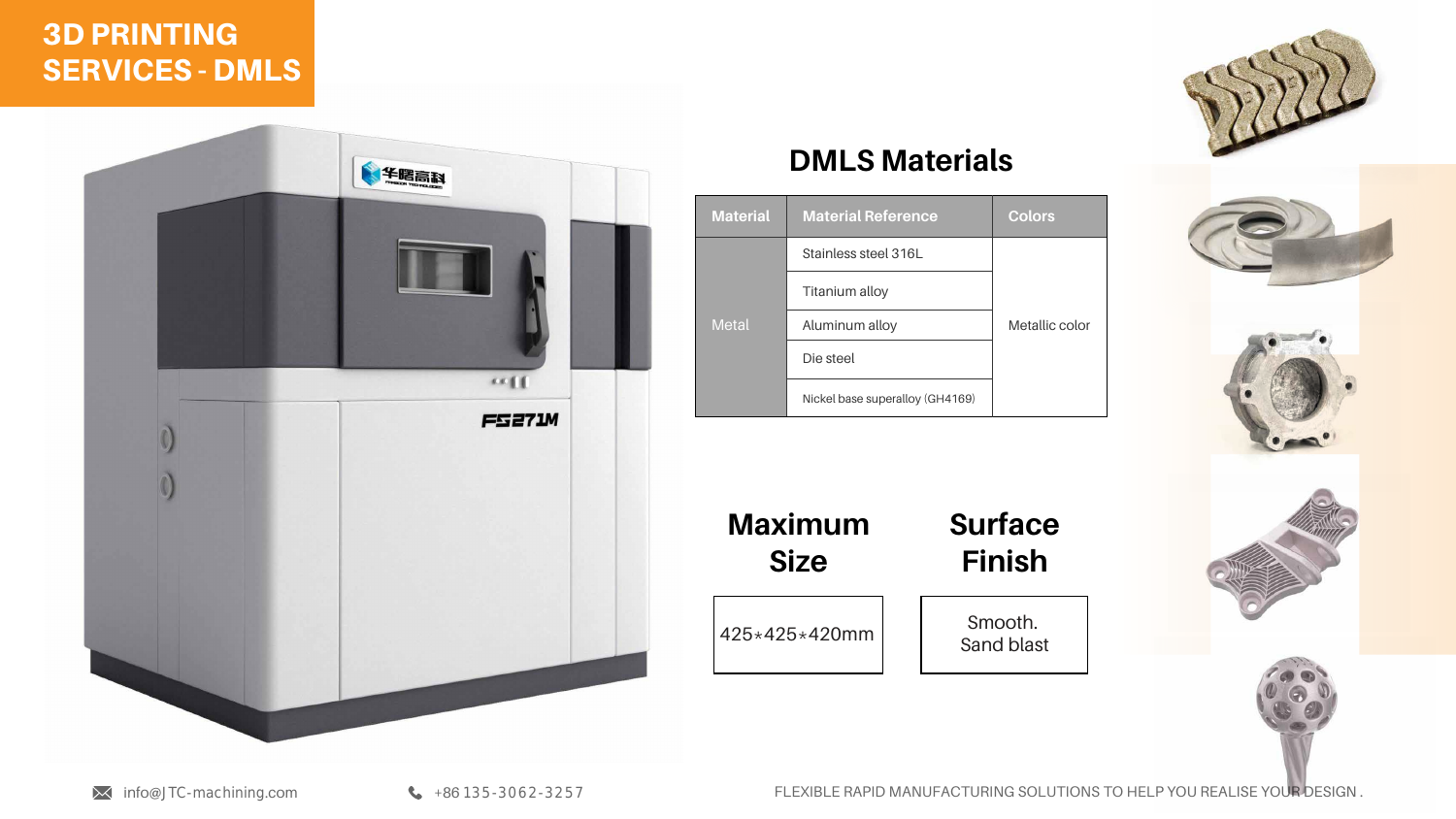# **Maximum Size**

406\*355\*406mm

M info@JTC-machining.com  $\bullet$  +86 135-3062-3257 FLEXIBLE RAPID MANUFACTURING SOLUTIONS TO HELP YOU REALISE YOUR DESIGN.







| <b>Material</b> | <b>Material Reference</b> | <b>Colors</b> |
|-----------------|---------------------------|---------------|
| $\mathsf{PA}$   | PI A                      | Many colors   |

# **FDM Materials**

# 3D PRINTING SERVICES - FDM





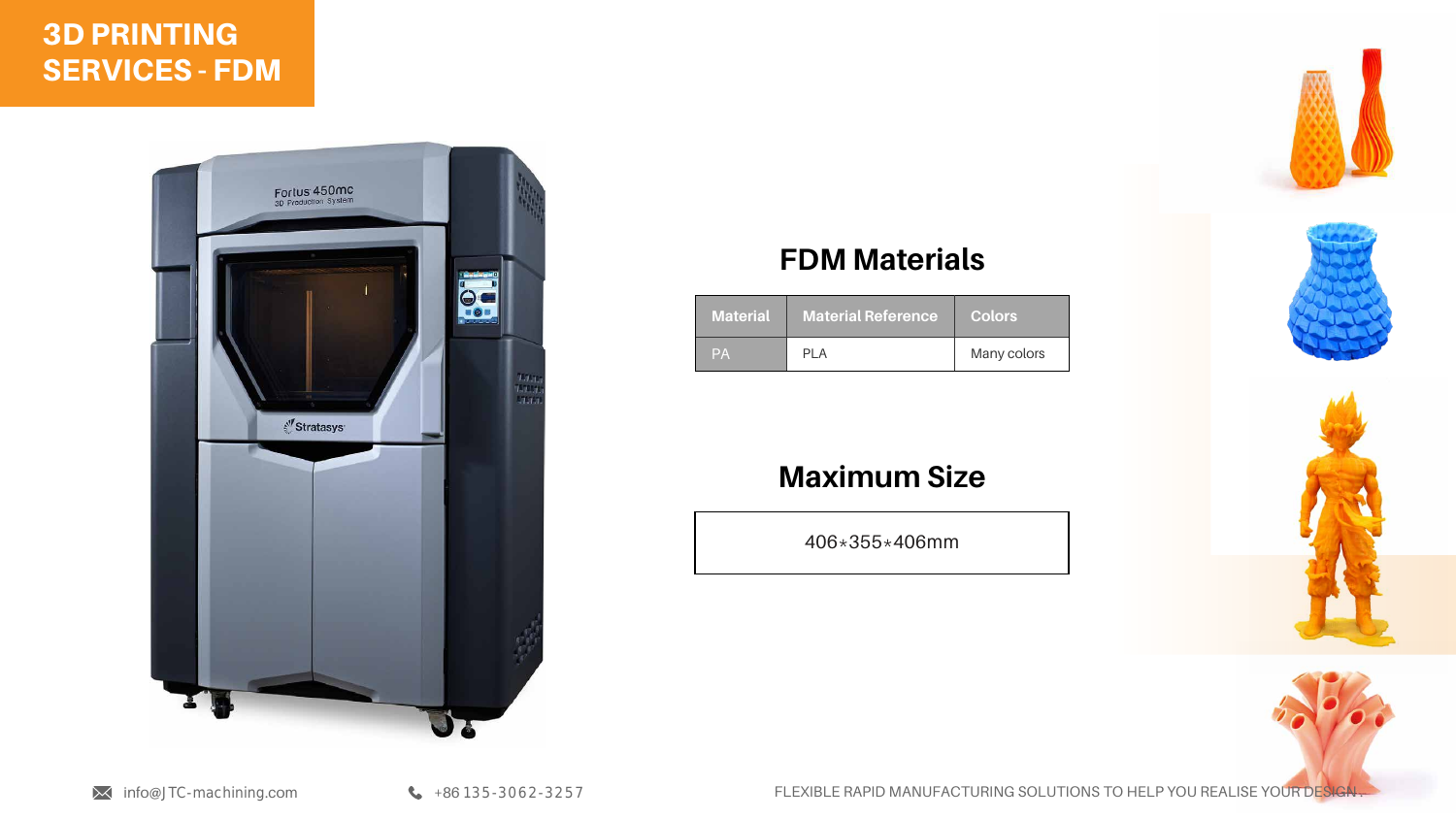# **Maximum Size**

380\*284\*380mm

# **Surface Finish**

Smooth. Paint. Sand Blast



M info@JTC-machining.com  $\bullet$  +86 135-3062-3257 FLEXIBLE RAPID MANUFACTURING SOLUTIONS TO HELP YOU REALISE YOUR DESIGN.





| <b>Material</b> | <b>Material Reference</b> | <b>Colors</b> |
|-----------------|---------------------------|---------------|
| <b>PA</b>       | <b>PA12</b>               | <b>Black</b>  |



# **MJF Materials**

# 3D PRINTING SERVICES - MJF